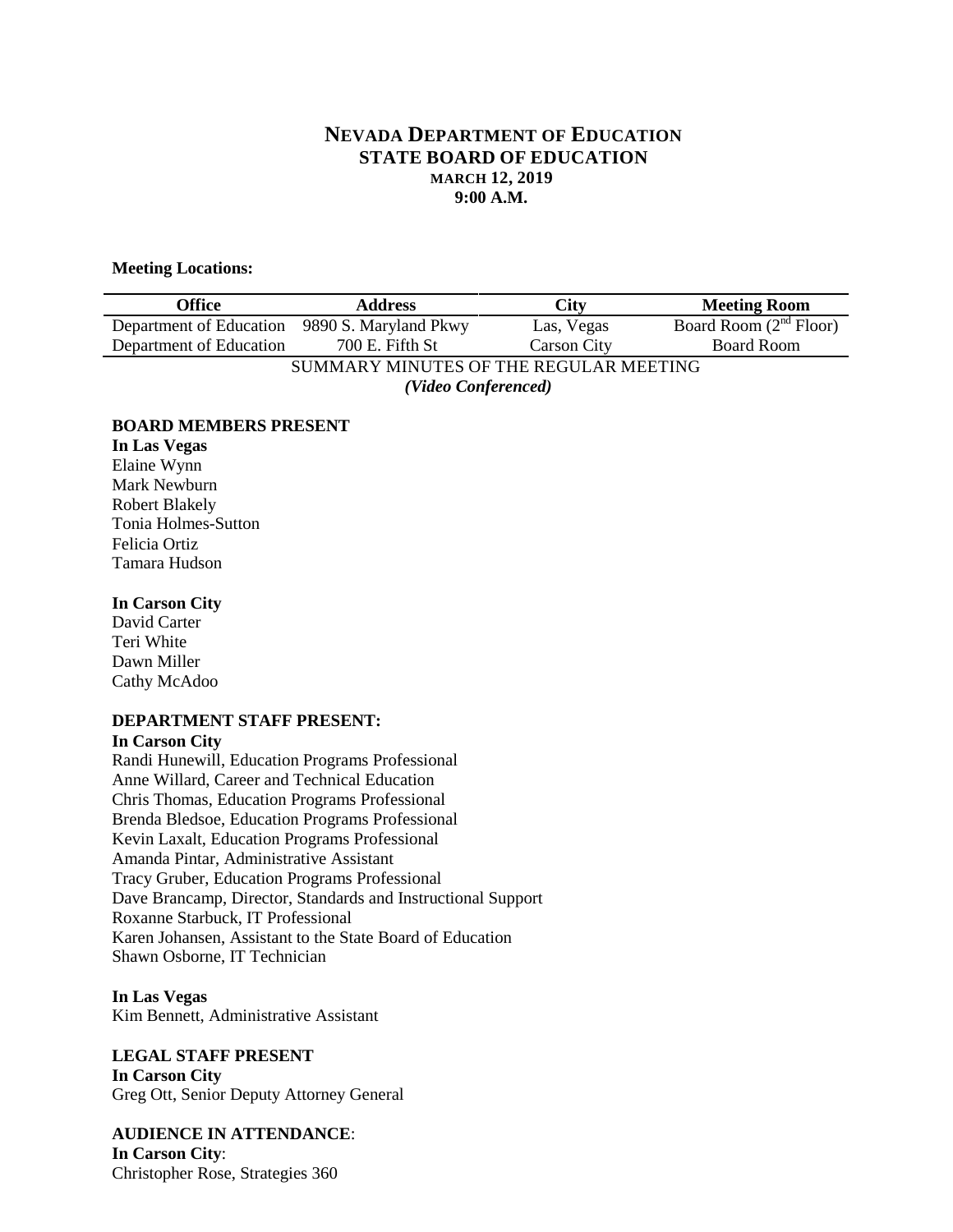Patricia Haddad, Opportunity 180 Sherry Rupert, Nevada Indian Commission Alexander Marke, Nevada State Education Association Paul Kiser, Parent Nathe Anderson, Nevada State Education Association Kristen Gleissner, NWRPDP

### **In Las Vegas:**

Jose Solorio, ALAS Bill Garis, CCASA Bob Askey, Touro University Nevada Beth Mundo, HOPE Sane Gray, Sierra Nevada College James Wylie Yvette Williams, Clark County Black Caucus Debra Whitt, Clark County School District

### **Call to Order**

The meeting was called to order at 9:01 a.m.

**Public Comment #1** There was no public comment.

### **Approval of Flexible Agenda**

**Member Newburn moved to approve a flexible agenda. Member Blakely seconded the motion. The motion carried**.

#### **President's Report**

There was no report.

#### **Superintendent's Report**

Jonathan Moore, Acting Superintendent of Public Instruction, provided an update on A.B. 78. The NDE has been working with the State Public Charter School Authority (SPCSA) on proposed revisions to A.B.78 that is focused on clear lines of authority, accountability, equitable enrollment and access under the umbrella of clear lines of authority and accountability.

Mr. Moore summarized the following bills from the 2019 Legislative Session: SB89, AB79, AB67, AB35 in favor of AB78, SB84, AB88, AB72, AB101, AB147, SB147, BDR 34-824, AB199.

### **Approval of Consent Agenda**

- a. Possible Approval of the renewal of Lander County School District's request for Academic Credit for Career and Technical Education Coursework for Agricultural Curricula.
- b. Possible Approval of the protocol and form "Application for Approval" to authorize new Career Technical Student Organizations (CTSOs)
- c. Possible Approval of the relinquishment of license to Operate a Private Education Institution for Northwest Academy.
- d. Possible Approval of Commission on Professional Standards Adopted Regulations
	- **R110-18**: NAC 391.065 and repeal of NAC 391.075; Regulations revising the educational requirements for renewing the licenses of teachers and other educational personnel. o **Please see attached non-substantive Public Hearing Amendments document***.*
	- **R112-18**: NAC 391.056; A regulation removing authorization for the Superintendent of Public Instruction to issue a provisional nonrenewable license to certain applicants; revising the length of the period for which a provisional nonrenewable license is valid.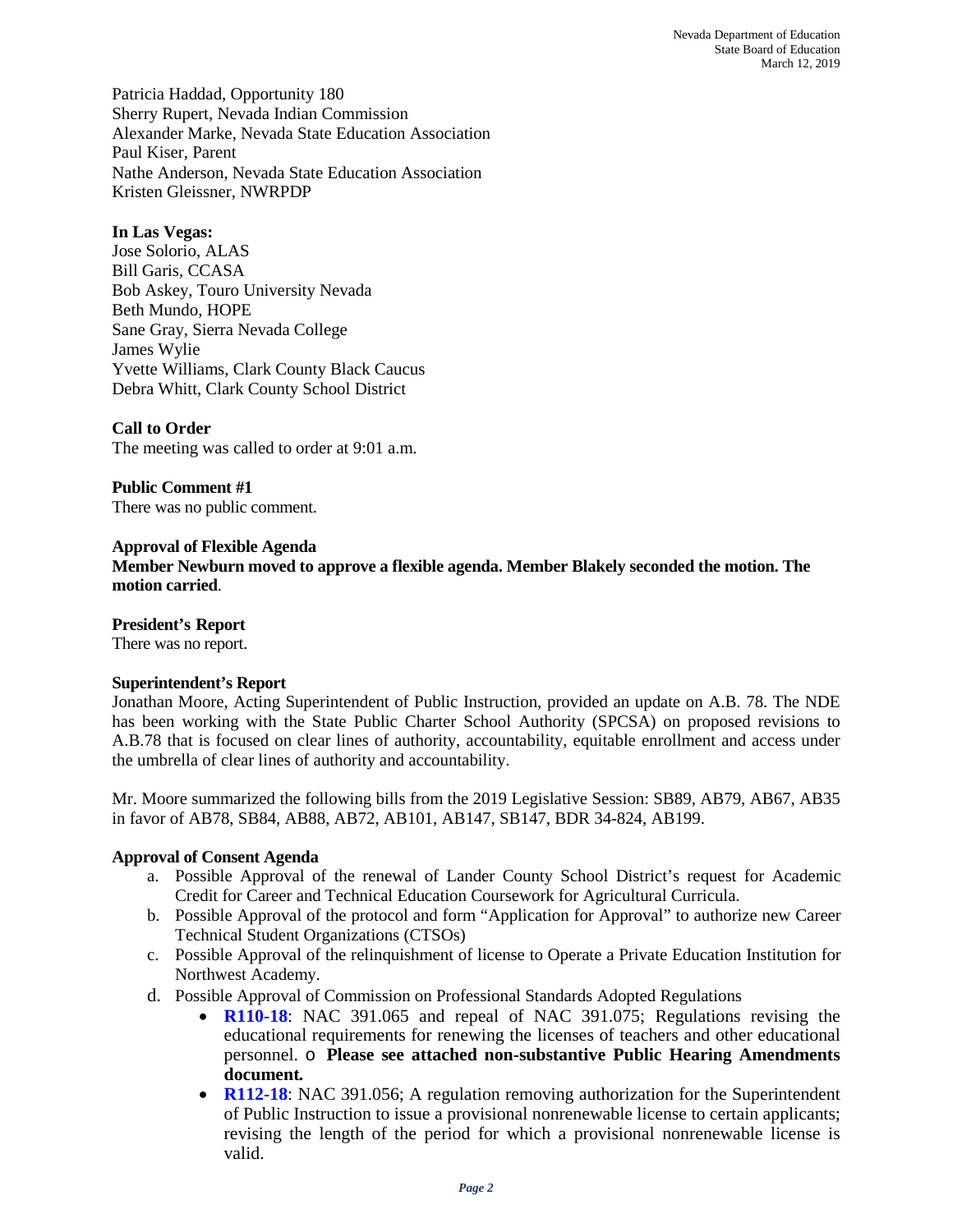- **R113-18**: NAC 391.040 and NAC 391.391; Regulations relating requiring the review of the transcripts of an applicant for certain endorsements; revising the qualifications to obtain an endorsement to teach pupils in a program of orientation and mobility. o **Please see attached non-substantive Public Hearing Amendments document.**
- **R114-18**: NAC 391.010, NAC 391.036, NAC 391.055, NAC 391.087, NAC 391.089, NAC 391.171, and NAC 391.557; Regulations revising requirements for teaching pupils in a program of early childhood education.
- **R116-18**: NAC 391.252; A regulation eliminating the requirement that a person must hold a bachelor's degree to receive an endorsement to teach pupils in the Junior Reserve Officers' Training Corps Program.
- **R154-18**: NAC 391.XXX; A regulation establishing endorsements as a specialist or professional specialist in social, emotional and academic development. o **Please see attached non-substantive Public Hearing Amendments document**
- e. Possible Approval of Minutes:
	- January 17, 2019 Regular State Board meeting
	- February 15, 2019 Special meeting of the State Board

## **Member Newburn moved to approve the Consent Agenda. Member Blakely seconded the motion. The motion carried**.

## **Information, Discussion and Possible Action regarding Selection of Candidates for Superintendent of Public Instruction, pursuant to NRS 385.150**

- a. The State Board will conduct interviews with and deliberate on the qualifications of the individuals listed below, in order to select the slate of three candidates' names for Governor Sisolak's consideration. The applications for these individuals are available as support materials for this agenda item.
	- Brett Barley
	- David Donaldson
	- Jhone Ebert
	- Seng-Dao Keo
	- Kristen McNeill
	- Marion Smith Jr.
- b. Alternate Candidates
	- Tammy Malich
	- Icela Pelayo
- c. Public Comment on Superintendent selection. The President will impose a time limit of three minutes per comment.
- d. Board deliberation on candidates' qualifications and suitability for inclusion in final slate of candidates
- e. Selection of slate of three candidates to provide to Governor Sisolak

President Wynn explained that questions submitted by board members for the candidate interviews were reviewed by Human Resources. They worked with a board representative to condense the questions to a number that could be answered in the limited time available. Almost every question along with the desired qualifications from the job listing were reflected in the final questions. A variety of criteria was established that the superintendent should possess. Board members are free to ask follow up questions, but there is only 30 minutes to spend with each candidate to have sufficient time to thoughtfully deliberate before submitting the slate of three candidates.

The prepared questions are:

- 1. Leadership Tell us about your experience leading large, diverse teams that are geographically dispersed. How do you excel? How do you struggle?
- 2. NV Ranking Nevada is ranked 50 out of 50 states, what would you do to improve it?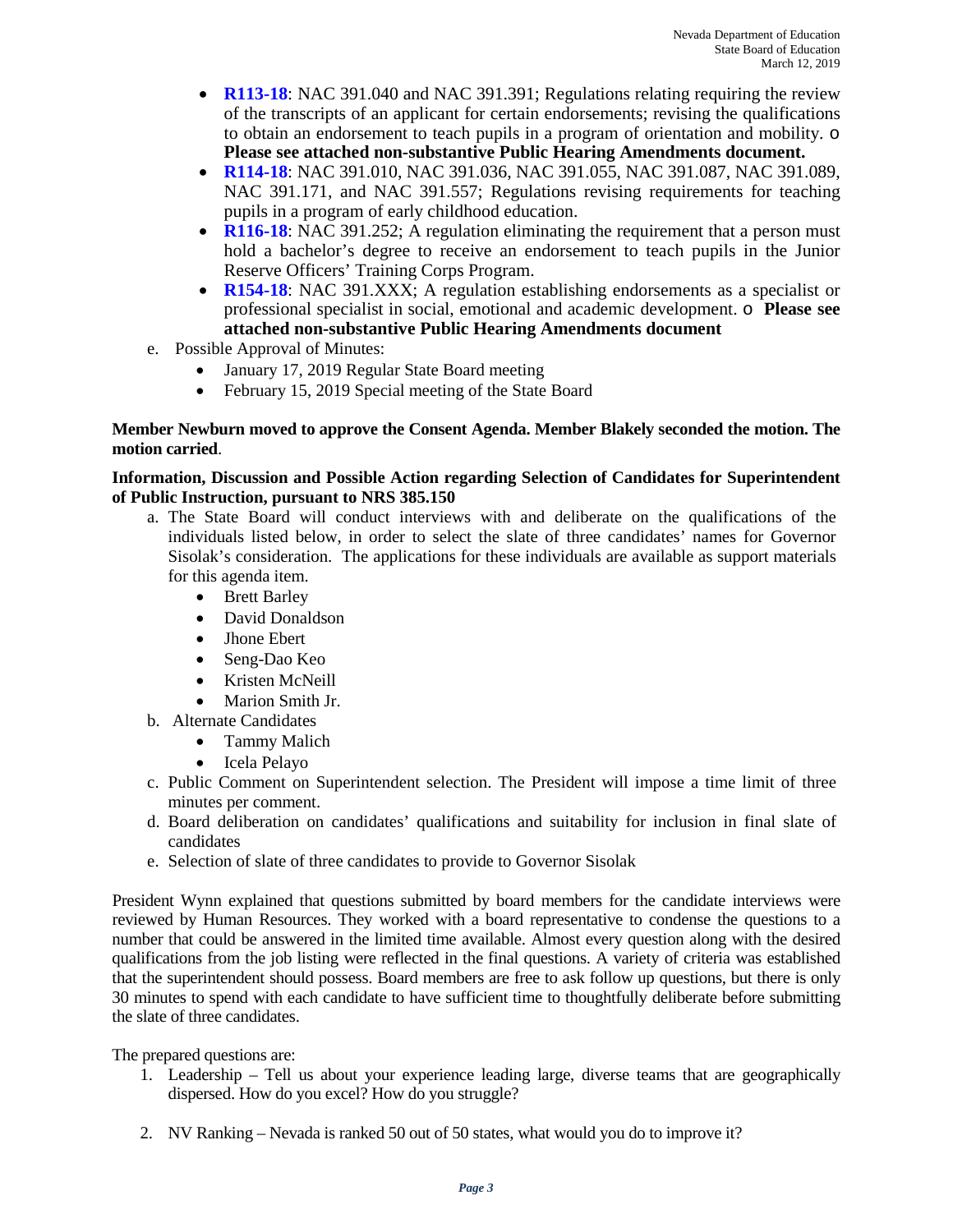- 3. Education Policy Expertise Please give us an example of a time when you created and enacted an education policy that was high profile and contentious. How did you develop that policy, engage stakeholders, and eventually advance that policy to enactment? What did you learn through the experience?
- 4. Policy Implementation Please share an experience when you have implemented a policy and encountered significant internal or external resistance. What did you do?
- 5. Achievement Gaps Please give us an example of a time when you have successfully addressed achievement gaps. What were the challenges? What did you learn?
- 6. Job Knowledge A significant part of the job is to ensure accountability at all levels school districts, school, educator and student. How have you successfully improved accountability in the past? What unique challenges do you anticipate in Nevada?
- 7. Nevada Knowledge If you are selected you will be dropped into the middle of a legislative session in which our finding formula will be the center of discussion and a host of reforms we have undertaken will be debated. Based on your knowledge of Nevada, and thinking about your first 60 days on the job, what would be your priorities and how would you spend your time?
- 8. General What else should we know about you?
- 9. State v. District The state superintendent has different responsibilities than a district superintendent. What are the similarities and differences between the two?
- 10. Knowledge Based on your knowledge and awareness of national education policy, what have you observed in national education best practices that worked well and did not work well that could be implemented here that comes from other states?

 President Wynn explained the candidates will have 30 minutes in which to be interviewed. The Board has seven prepared question, with the possibility of three follow-up questions.

President Wynn welcomed candidate Kristen McNeill to be interviewed and board members took turns asking prepared questions.

Kristen McNeill informed that she is the deputy superintendent of Washoe County School District (WCSD) with over 64,000 students and 8,000 employees. Their graduation rate is 84.4 percent, and over 50 percent of their students have advanced and career diplomas. Washoe county is a large district but Kristen is a strong believer of getting out and meeting people face-to-face. She stated Nevada has the capacity to do great things, but needs to make sure the right people are in position to accomplish that. Teachers need to be honored for their work and students need to feel engaged and want to come to school. Schools also need to be safe places, and this is one way Nevada can move in the right trajectory.

Ms. McNeill discussed the policies WCSD enacted by implementing Digital Days, which is an innovative program. There has been push-back and they need to make sure all stakeholders are involved with the decisions, but they want to move forward depending on pending legislation for the best interests of Nevada studetns. There has been a reduction in achievement gaps due to the work of students and teachers in classrooms, but more work needs to be done. Ms. McNeill spelled out highlights from her 30, 60, 90 day entry plan. Further details were discussed about her plan. She said she is ready to hit the ground on day one.

President Wynn welcomed the next candidate, Dr. Seng-Dao Keo. Dr. Keo explained that she is currently the director of the Office of Student and School Supports at the NDE, and her office manages the largest federal programs as well as the largest state programs, including all the Title programs. Staff is located in both Carson City and Las Vegas and said keeping the communication open is important. Her leadership style is to lean on other leaders within her team, because the work cannot be done alone, and said it is unacceptable that Nevada is one of the lowest performing states. She wants to help transform and lead change by prioritizing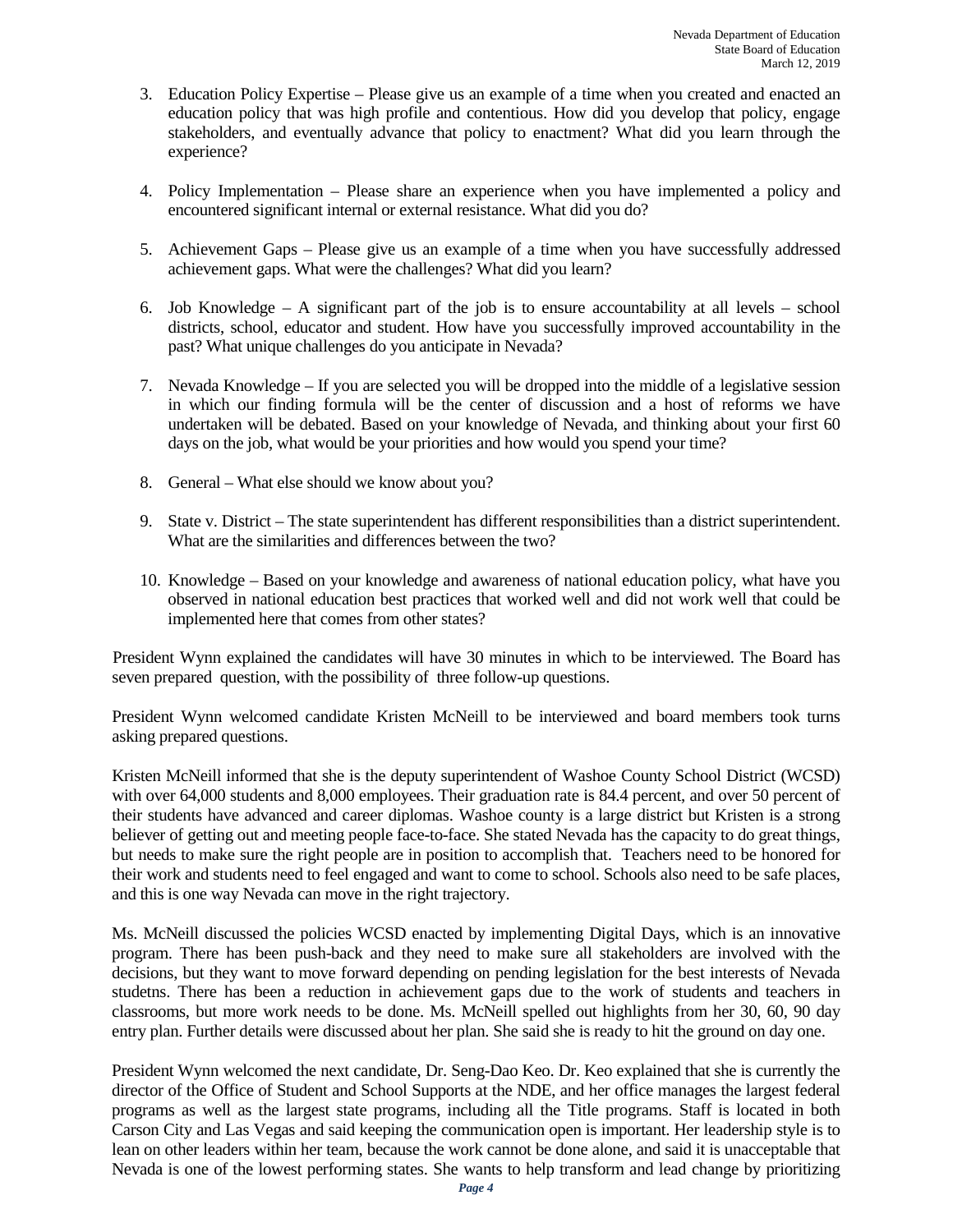alignment, working with districts and evidence based interventions. Two years ago it was estimated that Nevada was spending 15 percent of funds on things that were working. Now her office is spending 100 percent of the funds on evidence based interventions, which is one of the reasons her team and the NDE has received national recognition. She understands the principals of finance and is committed to working with the Board and stakeholders to ensure there are three principals to move forward; adequacy, equity and sustainability. Those three things are key to the work in alignment with supporting the work the NDE.

Dr, Dao explained she began her career as a classroom teacher, a master teacher, an administrator in private and public schools including low preforming and low income neighborhoods, including Houston, the Bronx and Cambodia. At every point she focused on not just the academic gaps but the opportunity gaps for students. It is important to have social and emotional development supports in place. Low income students, students of color, under-served students, and marginalized students need strong mentors and opportunities outside of the classroom.

She noted Nevada is at a transformational point where life outcomes can be changed with kids across the state. All kids must have access to high quality equitable education. She cares deeply about Nevada and will ensure all students have access to high quality equitable learning opportunities.

President Wynn welcomed the next candidate, David Donaldson.

David Donaldson informed that he leads the Detroit public schools with 50,000 students. He is responsible for working with all principals and setting them up for success. The city of Detroit has a population of 670,000. There is an additional 50,000 students attending charter schools and 30,000 students that live in Detroit but go to school outside of the district. An adaptive leadership style is required and he focuses on what he can control.

He sees an opportunity in Nevada to work with a new Governor committed to increasing funding, and an aligned Board with a diverse background. His background stands out as supporting multiple large urban district superintendents and being called by them to serve. What makes him different from other candidates is that he has been a school principal, worked in districts and has state level experience. He is a fan of the CCSD superintendent, Jesus Jara, and believes strongly in his focus 2024 plan. He understands how to leverage support, realign resources and always put teachers first so they can put students first.

Mr. Donaldson stated that the greatest thing that improves outcomes is the teacher in the classroom. The greatest thing to change the overall school outcome is the principal and 75 percent of principals were removed within the first year. If a principal has never taught, how can they provide feedback to teachers. The leadership and the curriculum were changed. He discussed accountability and measuring students to see if they are on track in  $9<sup>th</sup>$  grade. If they are, the lagging indicator should see an increase in high school graduation rates. Mr. Donaldson said he is passionate about this work because he loves talent, building teams and getting the right people in the right seat on the right bus, moving in the right direction. You can go very far with a team aligned to the mission and vision.

President Wynn welcomed Brett Barley for his interview.

Brett Barley said he was the vice president at Students First, a national education advocacy community nonprofit organization. There were 17 affiliates in states across the country with directors that reported to Mr. Barley in his role. As the state deputy superintendent for student achievement, he oversaw six different offices within the Nevada Department of Education. He provided a handout with a chart depicting an innovative double S curve cycle with different phases that began with the 2013 and 2015 Legislative Session. It illustrates the successes and improvements, and the growth in Smarter Balanced that was primarily driven by historically underserved students including African Americans, English Learners and high poverty students, those kids that have been furthest from opportunity are driving Nevada's improvement. As deputy superintendent at the NDE he became passionate with executing on the equity vision that came out of the 2013 and 2015 legislative sessions. He believes Nevada was on a transformational path to changing student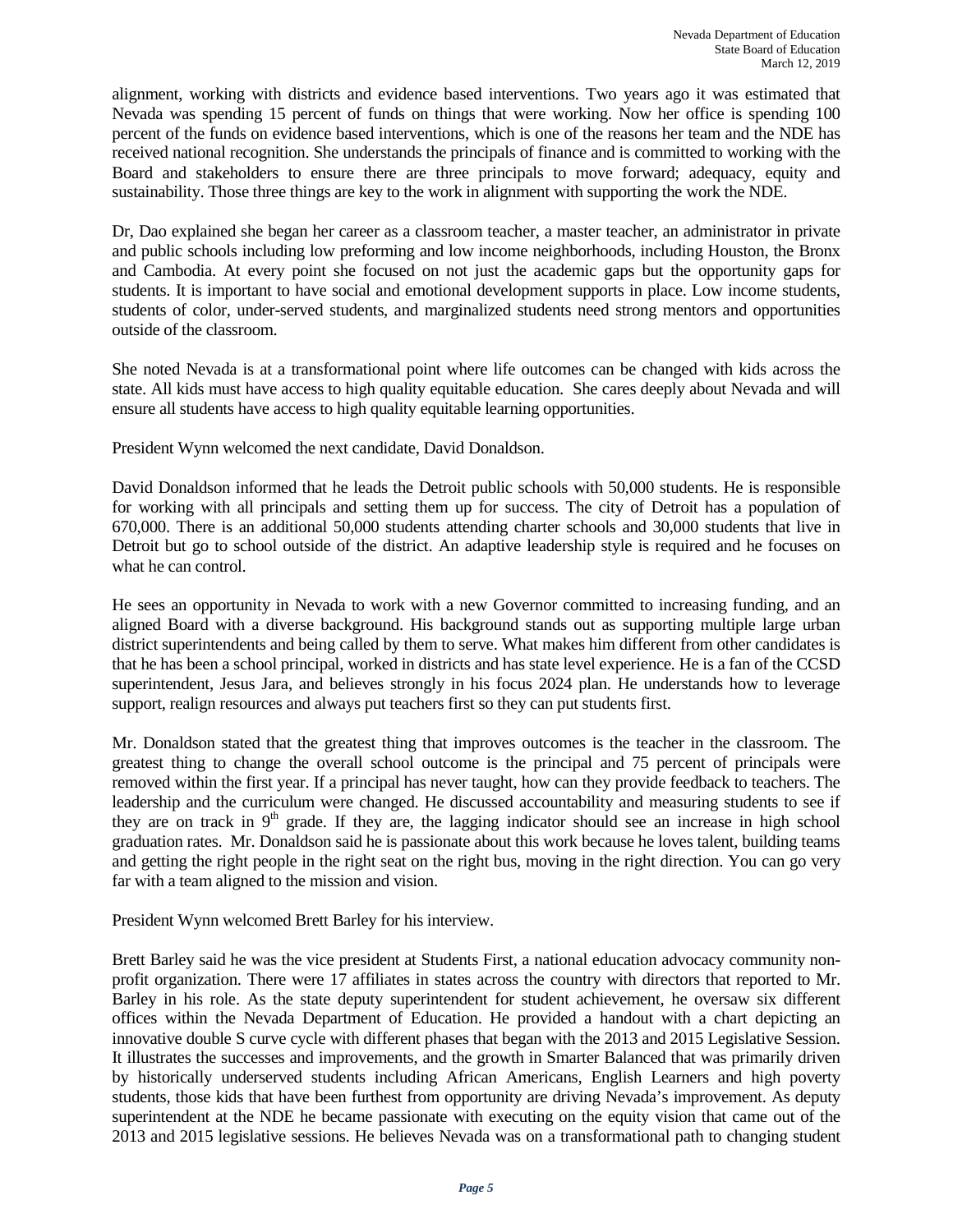outcomes; Nevada was a rocket ship headed in the right direction, and he wanted to be a part of that. The challenge is to build upon the successes and think about what is next as programs meet maturity.

Mr. Barley said there is still much work to be done, and he would be excited to lend his skills and knowledge of the state including what has been done so far. One of the high priority issues that needs addressing is the modernization of the Nevada Plan. Two important pieces the next superintendent is going to have to balance in helping support the state is adequacy, what is the funding amount for schools across the state, and how is that articulated with a growth pattern to get there. Next, is equity and how to ensure students are provided the resources they need to succeed, and how those resources get to the kids.

Mr. Barley stated this is an important time for Nevada, and it needs a leader that can step in, pick up the ball immediately, and run with it. Nevada now has a well-deserved reputation across the country as a state that is on the move. He said he would be honored to continue to do the work and take it to the next step.

President Wynn welcomed Jhone Ebert for her interview.

Ms. Jhone Ebert stated that she has lead diverse teams for her entire career, across the state of Nevada and currently in her role in New York, as the senior deputy commissioner for P-20 education policy. The importance in this diversity is making connections, understanding culture, building relationships and understanding the context that everyone lives in. Her most exciting project was the "Million Person Project" in Nevada, using Infinite Campus to inform educators where students and families were. This was done in CCSD and now has been adopted statewide.

Ms. Ebert recognized Nevada's education system has opportunity gaps, and closing those gaps is critical. They happen incrementally, not overnight and they do not happen via mandates. There are phenomenal educators in every classroom across the state, and there needs to be assurance that there will be additional resources statewide. Funding is the big elephant in the room. Without addressing funding the opportunity gaps are not going to close. She is working in New York where there is \$23,000 per student in funding. Nevada needs to look how it compares nationally in that gap. There is a lot of miss trust in Nevada regarding how funds are used in education. That must be hit head on. Every marker needs to demonstrate that Nevada has a plan that it is going to follow and that it will be transparent about information. If successful, that success will be shared, and if failing, that failure will be shared. She strongly stated that she believes in Nevadans, teachers and the community.

All of Nevada's children are assets, and they need to be assured that they have opportunities to get to where they should be. All children have different needs, whether they are students with disabilities, EL, GATE, or students with various learning methods. She said we want to make sure we are right sizing the resources and opportunities for all of Nevada's students to be able to achieve. Education is the economic driver. Ms. Ebert wants Nevada to be on the map for being the best, and knows it can happen, but it will take time and it is not easy work.

President Wynn welcomed candidate Marion Smith Jr.

Marion Smith Jr. said as the regional service district executive director he had the opportunity to support over 295 school districts. His region is one of nine educational service districts in the state of Washington educating over 440,000 K-12 students. During that time he worked directly with school superintendents, principals, and classroom teachers to focus on what was then the No Child Left Behind, at priority focus schools.

Mr. Smith addressed Nevada being 50 out of 50 states with the highest student teacher ratio in the country. Promising practices across the state include being the fastest improving graduation rate in the nation and being recognized as one of the top states improving  $8<sup>th</sup>$  grade reading and science proficiency on the NAEP. As state superintendent he would champion and maximize what is happening well. Mr. Smith said he understands navigating complex systems and is a doer adding you cannot lead this work if you have not been in the work. He began his career in Nevada as a teacher and has been doing the work every day since. He also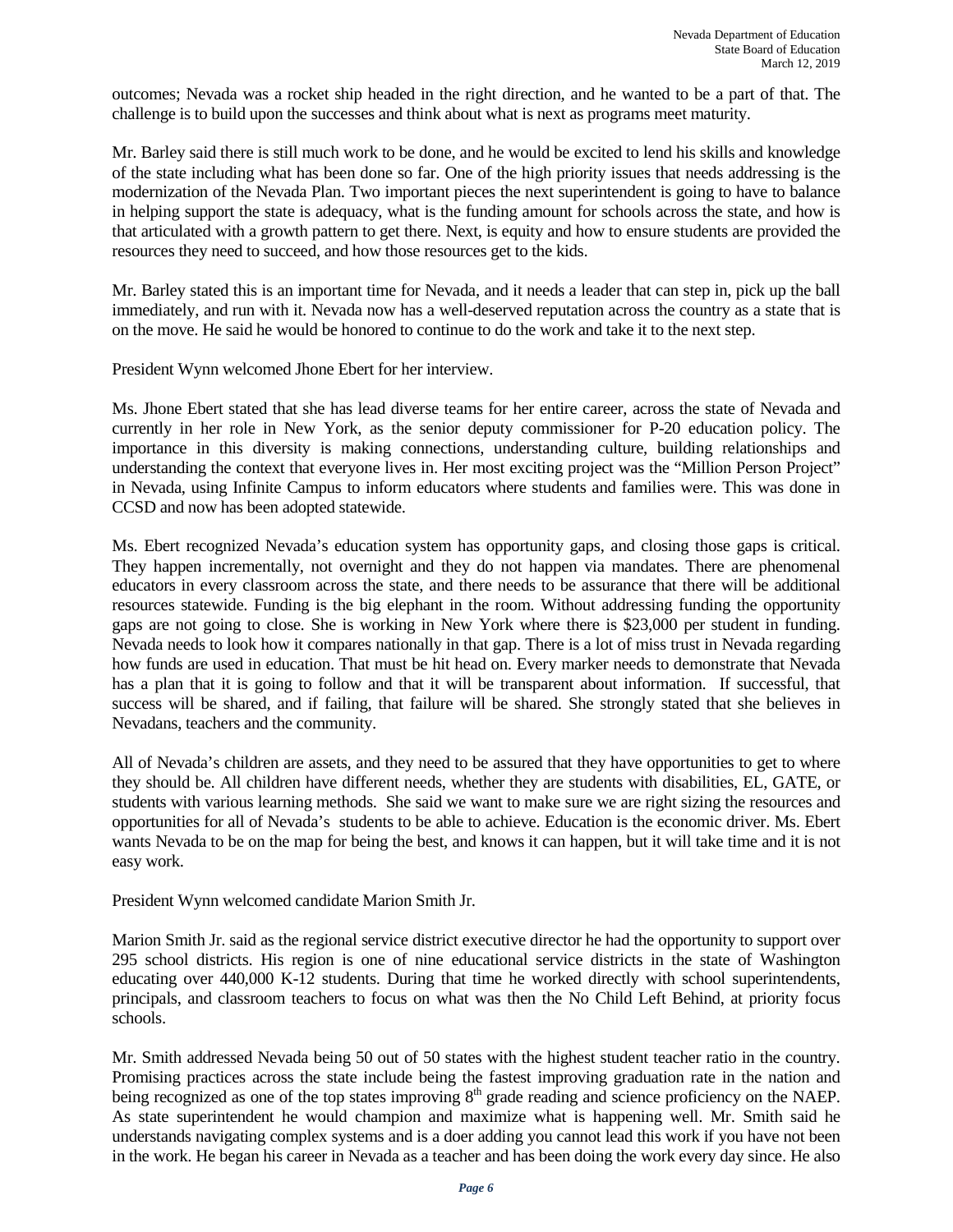brings a deep understanding of learning and teaching, building adult capacity and responding accordingly to those needs.

He explained that he is not looking for a job, rather he would like to return home to his community that provided a technical grounding for his K-12 experiences that has served him well. He transitioned to the east coast, then in 2010 to the pacific northwest. He said he would not be sitting in front of the Board if history did not document his successes across a variety of school systems and school districts to provide the requisite knowledge, skills and dispositions, executive temperament and a deep understanding of what is happening in Nevada and across the country. When he thinks about serving as the next superintendent, he is humbled but the passion is matched by deep knowledge and an understanding of people. He stands ready to be the person that is going to be able to take Nevada to the next level as a state so that Nevada is the fastest improving state in the nation.

### **Public Comment**

Sherry Rupert, Executive Director, Nevada Indian Commission explained that she has been with the Nevada Indian Commission for the last 14 years, and was appointed by Kenny Guinn in 2005. She is a tribal member, both Paiute and Washoe, and a product of Nevada public schools, born in Carson City. She graduated from Douglas High School in Minden.

During her 14 years she has had a vested interest in the NDE, its policies and its work with the Native American population. For the last 10 years the Nevada Indian Commission has been a co-sponsor for the Nevada American Indian Alaskan Native American Indian Summit. The Indian Education Advisory Committee is housed within the Indian Commission. The Committee is made up of tribal education directors, higher education representatives from the NSHE system, and early childhood representatives. They work on issues that affect the success of Nevada students.

Ms. Rupert said that today she heard a lot about diverse communities, equity, cultural understanding and proficiency, and expressed grave concerns about a few of the applicants. Ms. Seng Keo, in her current capacity with the NDE, as director of student and school supports, has not supported the success of American Indian students in this Nevada. She has alienated the American Indian community in Nevada through her actions and lack of understanding of Nevada, and its first citizens. American Indian students continue to rank among the lowest for graduation and retention rates even though they are just one percent of the state population. Every single child of that one percent is important.

President Wynn declared that Ms. Rupert's three minutes for public comment was up. On behalf of the American Indian Community, Ms. Rupert advocated for candidate Dr. Marion Smith.

Yvette Williams, Chair, Clark County Black Caucus (CCBC), said she appreciated the transparent process today allowing the public to have a voice. She explained that for several years she worked with candidate Brett Barley as deputy superintendent in the NDE. She also served on the ESSA steering committee and several different equity focused work groups and had the privilege of working with Mr. Barley then.

Mr. Barley always brought the teams together even when there was quite a wide difference, which is a skill set that is very important in the next superintendent. Without hesitation, the CCBC strongly supports the application of Brett Barley in the role of superintendent of public instruction. He would be an excellent fit and his extensive familiarity with NDE policy, regulatory processes and LCB experience makes him best prepared to hit the ground running. Considering his successes at NDE, under the leadership of Mr. Barley, Nevada is prime to be the fastest improving state in the nation as reflected in stats and data. However, it is also important to continue improving in the areas both the Governor and the Board have expressed support for, such as early childhood education, CTE alignment, and the weighted funding formula.

Mr. Barley drafted a strategic plan for a \$16 million capital campaign to build an early childhood fund serving students from birth through 5 years old, helped to pass a funding formula in California, directed education policy of local state and national early childhood K-12 and higher education issues on behalf of the largest companies in the Silicon Valley, led Nevada to become the fastest growing state in the nation for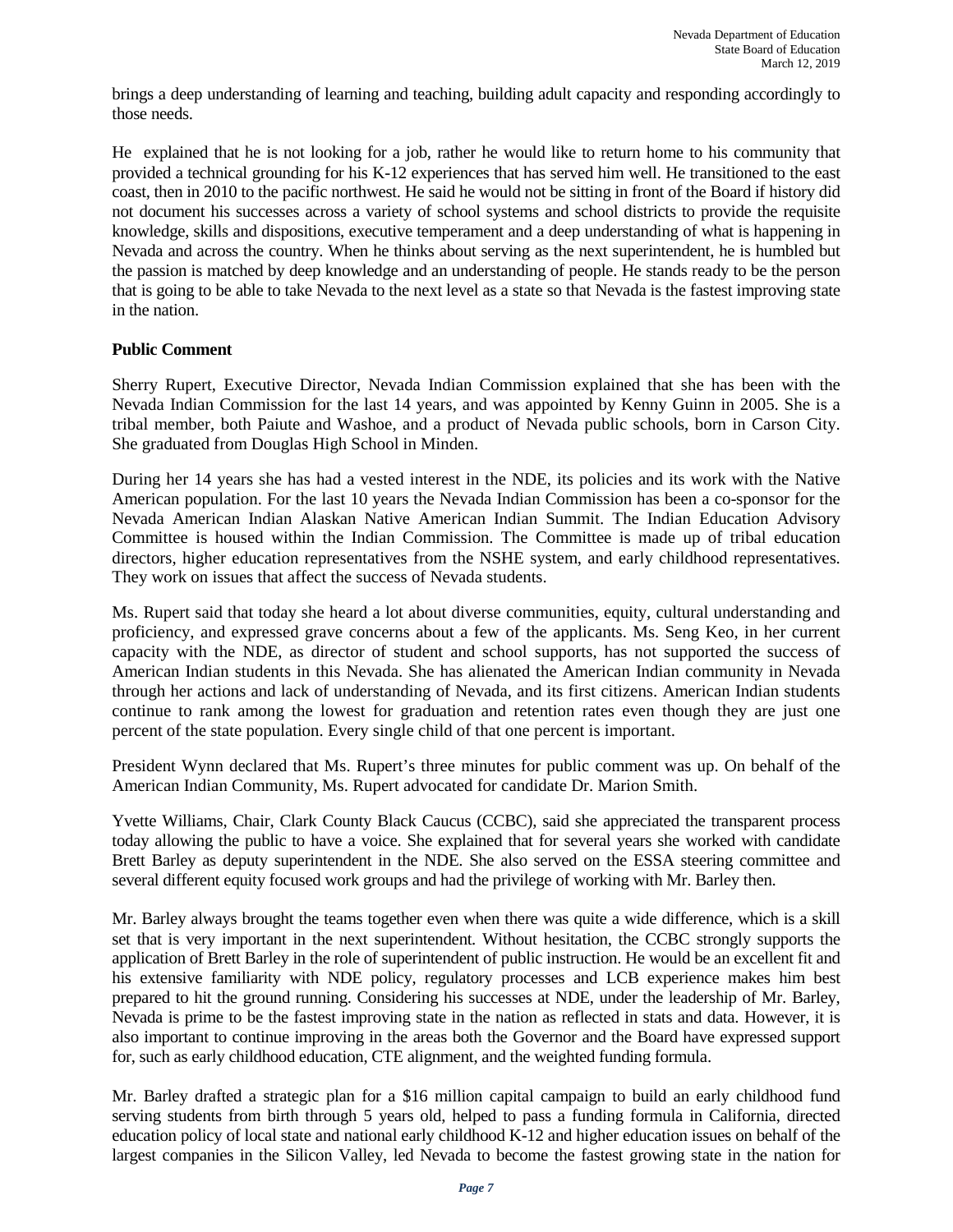students enrolled in AP classes, more dual credit, worked to align CTE courses and created new pathways to high wage, high growth, industries. The CCBC trusts Mr. Barley to champion education equity, address proficiency and excess gaps head on successfully, and implement strategic plans with broad stakeholder support effectively using data to inform and improve.

Jeannine Collins, stated she is a former colleague and friend of Dr. Marion Smith Junior. She noticed the clarity, coherence and alignment with which Dr. Smith Jr. spoke during his interview. Ms. Collins has had the opportunity to champion the talent and skills Dr. Smith Jr. possess as he has moved through his positions. She noted that as an educator and parent of two kids, it brings great joy to think Dr. Smith could be brought back to Nevada.

Ethel Branch, former Attorney General of the Navajo nation, the largest Indian tribe in the country with over 330,000 tribal members is speaking on behalf of Seng Kao, her best friend. They met in the summer of 1997 on the Harvard campus. They were both unlikely admits to the college, both came from rural high schools, and did not have the preparation most students have. She said that despite Seng's disadvantage, she had bravery, courage and tackled everything that presented itself to her.

In addition, Seng Kao has great integrity, sincerity, and an incredible work ethic. A national born leader, she was always able to bring people together and excite them about an idea. This has been the trend for Seng Keo, she is inspiring for everyone she is around. She is also very passionate about the children in Nevada who are like herself. She wants to make sure every child in the state can access the American dream like she was able to. Not everyone has her talent to access resources and leverage them. Ms. Branch said she believe Seng can do it, because she is already doing it right now with the work she is managing.

Deborah Whitt, educator, said she has been a teacher for 18 years in CCSD. She implored the Board to take their time in selecting a new superintendent of public instruction whose policies will directly affect teachers in the classroom. She asked to consider some homegrown talent, because Nevada Ready means Nevada is strong. She would like to see someone in the position who will stay the course, as many of the educators she knows have stayed in classrooms because they are dedicated to their position, and students. They believe in what they do, and believe in their students. Strong and steady leadership is needed in this position, she asked to please select someone who will stay the course.

Jose Solario noted there are a lot of quality candidates today, and it is a tough choice. He is representing the Nevada Association of Latino Administrators and Superintendents (NV- ALAS). They have looked at all the candidates and are recommending Jhone Ebert for the position. Jhone has wonderful experience with the CCSD and he pointed to some of her successes. She has mentored many Latino administrators who have improved and gone up through the ranks. She also has been involved in improving AP test scores for the CCSD minority students, as well as working with magnate schools. She was the person who brought the concept and idea of the CCSD EL program with a position. She helped develop the master plan. The NV - ALAS strongly believe in Jhone because she has demonstrated that she is for all students, particularly students who are struggling. Ms. Ebert came from a poverty household and was able to succeed. She is multiracial, multi-cultural, and understands many of Nevada's students and their plight. These are things that are important. A rubric to consider when evaluating the candidates is how long have they been in a classroom, how long have they been in administration, how long have they worked with policy and how long have they lived in Nevada. These are all important because children are at stake. Jhone Ebert is the candidate to improve the opportunities for the children in Nevada to succeed.

Carolyn Edwards expressed support of Jhone Ebert stating she is an exceptional educator, brings national talent from her work in New York, and she is a true Nevadan and would love to be back here and do good work for Nevada students. She has a skill set that you will not find in any of the other candidates, although there have been some exceptional candidates interviewed today. Ms. Edwards said she is impressed with who has come forward, but she will be supporting Jhone Ebert.

President Wynn turned the meeting over to vice president Newburn to move the voting forward. Member Newburn recommended a quick polling of the board members, similar to how the semi-finalist candidates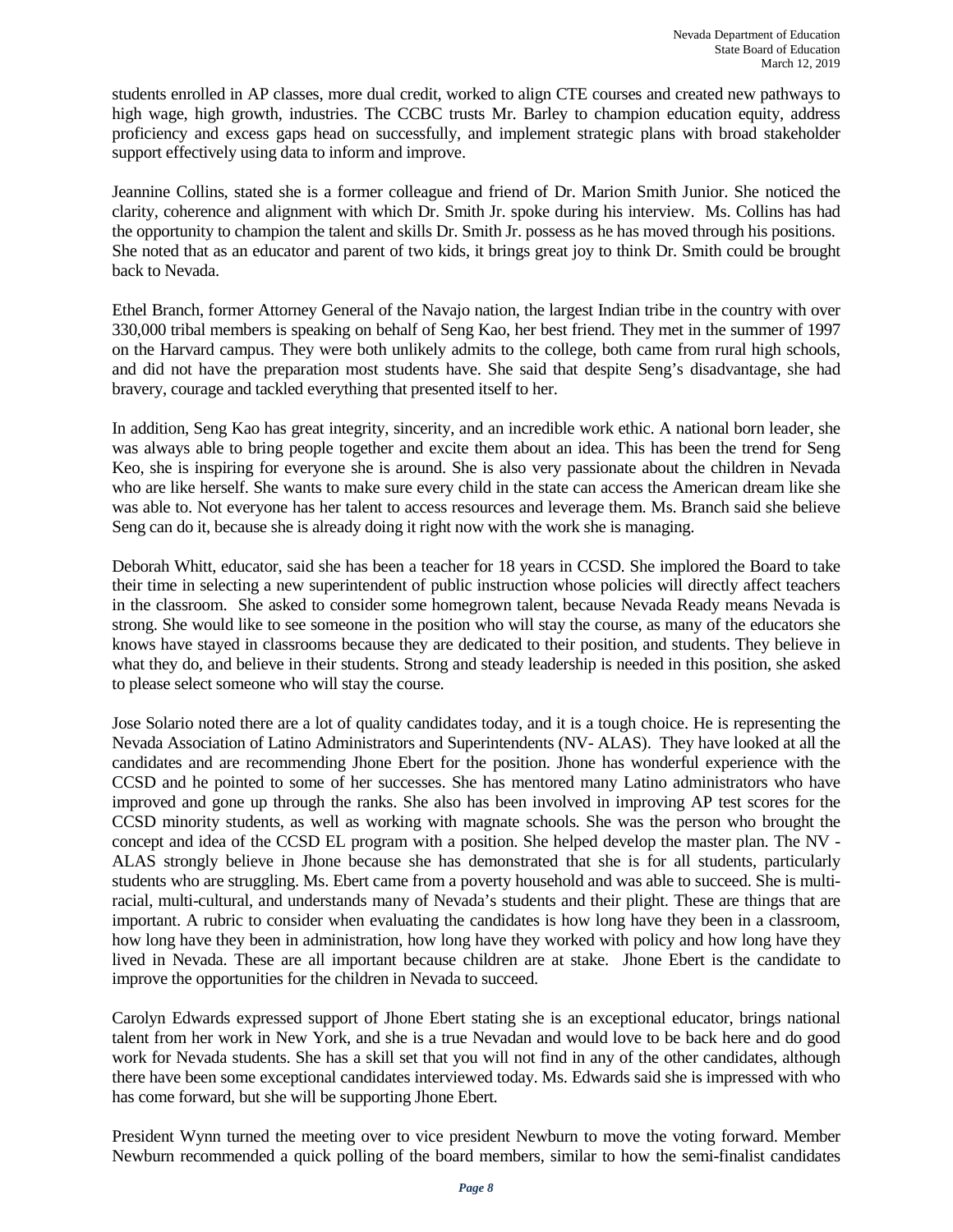were selected at the Subcommittee to Review Candidates meeting. They quickly came to consensus with this approach. Each board member gave their choice of three candidates. He polled the voting board members first:

- Member Carter Marion Smith, Jhone Ebert, and Brett Barley
- Member Ortiz Seng Keo, Brett Barley, Jhone Ebert
- Member Hudson Seng Keo, Marion Smith, Kristen Mc Neill
- Member Blakely Brett Barley, Kristen McNeill, Jhone Ebert
- Member Sutton Kristen McNeill, Brett Barley, Marion Smith
- President Wynn Seng Keo, David Donaldson, Jhone Ebert
- Member Newburn Jhone Ebert, Brett Barley, Seng Keo

The non-voting members choice of three candidates:

- Member White Jhone Ebert
- Member Miller Jhone Ebert, Kristen McNeill

The score is as follows:

- David Donaldson 1
- Marion Smith  $-3$
- Jhone Ebert  $-5$ , two non-voting
- Brett Barley  $-5$
- Kristen McNeill 4 voting, 1 non-voting
- Seng Keo  $-4$

 Member Newburn declared that at a first glance Jhone Ebert and Brett Barley are the top two choices, and that a tie will need to be broken for Kristen McNeill and Seng Keo. President Wynn asked if she were to change her vote, and it creates another five votes for a candidate, would that provide consensus on three people? Member Newburn concurred.

Subcommittee members were given an opportunity to argue for their candidate, and after debate, they were re-polled. This gave focus to the debate so combinations that were not in the running were not debated.

 President Wynn asked David Gardner, Deputy Attorney General, to explain the process if there is consensus on three. Mr. Gardner responded that from his tally, Kristen McNeill now has four votes, plus one non-voting member and Seng Keo has four votes. Member Newburn listed the member votes again and clarified that Jhone Ebert and Brett Barley are the first two choices. A decision for the third candidate needs to be made with the three runner ups, Seng Keo, Kristen McNeill and Marion Smith Jr.

Member Ortiz remarked how impressed she was by the slate of candidates. She is leaning towards Seng Keo because of her passion for kids, and was impressed by her international and equity lens, her knowledge of what is currently going on in the NDE and willingness to take on hard work. In some cases taking on difficult and unappreciated work is something that is needed in a leader. Seng Kao would be a good compliment to the team.

Member Miller noted that Kristen McNeill talked about children and students in every one of her answers. Whether they were going to be on her team or listening to them and what they needed. She also has years of experience in the classroom which is very valuable. All of her collaboration included students, teachers, parents, and community stakeholders. Her last statement was that she was from Nevada, she has never left and has put all her time in Nevada to improve the education system.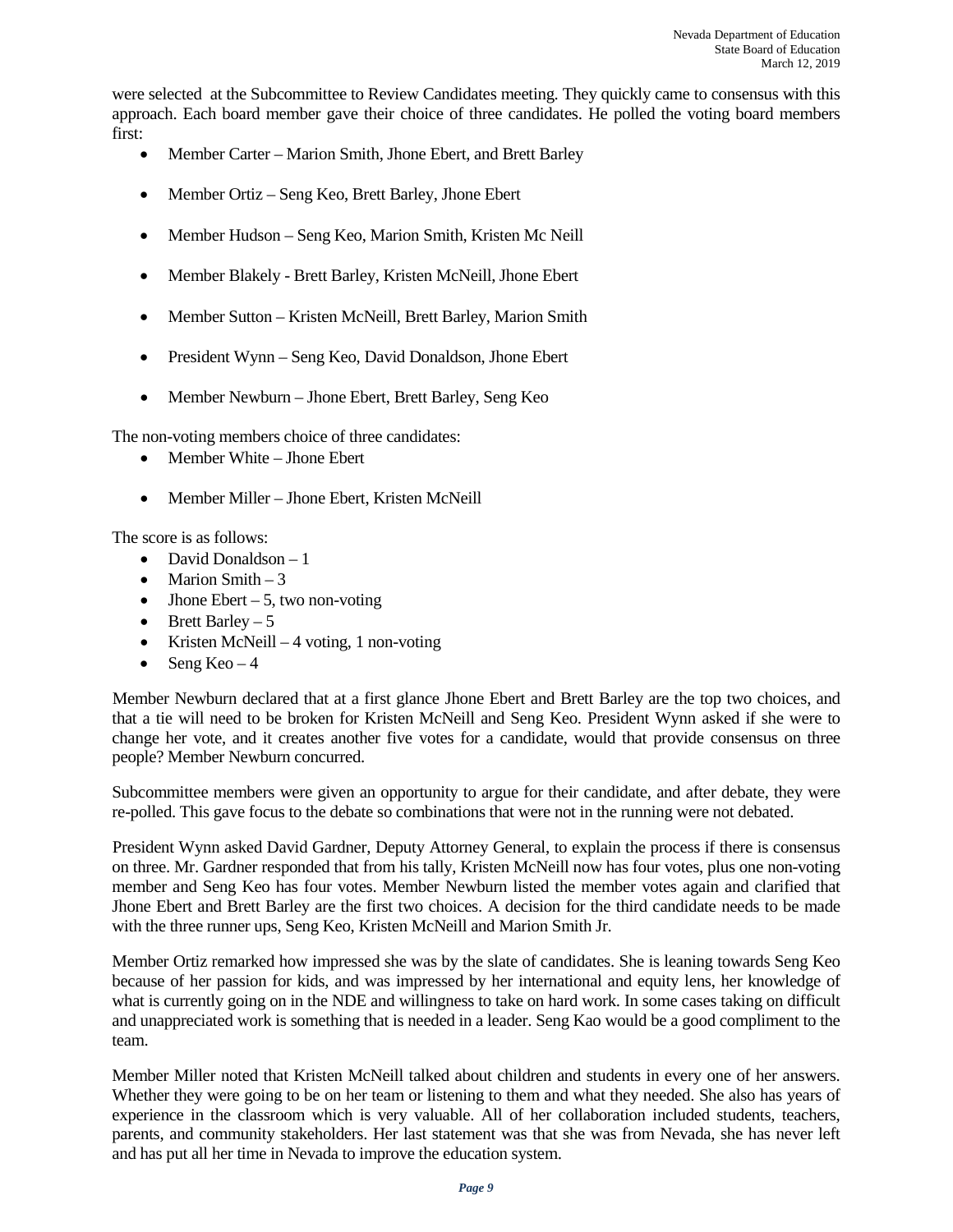President Wynn commented that board members receive materials to read in preparation for the board meetings, but the person who prepared the materials does not become real until they are presenting in front of the Board to get a sense of who they are and the depth of their experience and talent. She recognized that Kristen McNeill is a stellar candidate. But windows open at times for some people and perhaps this is a different window. The Board just heard from a long time educator who is pleading for stability, and that resonates with everyone, and where we are right now is fragile. The opportunity to have people continue to direct this ship who have been immersed in the work and understands it, is advantageous. The breadth and depth of Seng Kao's life experiences resonated with her, and she thinks that she is an extraordinarly gifted person, and deserves to be teed up to the next level. This is not to diminish Kristen's capacity and talent, however at the moment someone capable of getting on the ground running is needed. That is an important consideration.

Member Blakely said he liked that Kristen McNeill had developed a game plan for her first 90 days on the job. She is time focused, speaks well, is committed and understands Nevada. He said he has empathy for the work Seng Keo is doing. He liked her idea on continuous improvement, and felt she had a grasp on the funding issues. He appreciated her passion and generally liked her. He said that he could vote for either of these two for the third candidate.

Member Newburn said the first pass took member Carters' vote into account although he has departed the meeting, as well as the non-voting members. He said after further debate he will take a poll with just the present voting members.

Member Ortiz noted that something Kristen McNeill said was a deal breaker for her. The Board has always been about equity for all kids. When Ms. McNeill said she supported Digital Days that was a deal breaker for her because Digital Days in WCSD will leave some kids out. There are many kids that cannot afford technology and do not have wifi or the ability to access a computer at home to do homework. There are also students with special education needs that require one on one attention, or require help with their school work. Saying kids will be given homework so they can count that day and get paid for it, is not acceptable.

Member Newburn said the Board is providing a slate of candidates to the Governor. He asked whether there is there any value in providing a different order or diversity of experience? President Wynn said she would be willing to make a nomination for a slate of candidates and let the Board take a vote on the chance that it might pass. If it is denied, then there can be further deliberation.

## **President Wynn moved to submit a slate of candidates for the state superintendent of public instruction to Governor Sisolak to include in no special order, Seng Keo, Jhone Ebert and Brett Barley. Member Ortiz seconded the motion**.

Member Miller asked for discussion and responded to an earlier public comment about taking time with this decision. She said when time is not taken to discuss each candidate, it feels rushed, although she is not a voting member. President Wynn asked if there is a candidate she would like to champion that is not on the list. Member Miller said there were three candidates discussed as runner ups, and it was not just Seng Keo and Kristen McNeill, but also Marion Smith Jr. No one discussed Marion Smith. President Wynn offered an opportunity for any board member to discuss candidate Smith.

Deputy Gardner stated there is a motion and a second on the floor. The Board needs to either vote or discuss that motion, or rescind that motion. President Wynn asked Member Miller if she is prepared to discuss another candidate if the motion is withdrawn. Member Miller declined.

### **President Wynn called for a roll call on the motion. Member Ortiz, Member Holmes-Sutton, Member Hudson, Member Blakely, Member Newburn, and President Wynn all voted aye. Member Carter was absent for the vote. The motion carried.**

President Wynn announced the Board has approved a slate of three candidates for the Governor's consideration to appoint the Superintendent of Public Instruction; Brett Barley, Jhone Ebert and Seng Dao Keo.